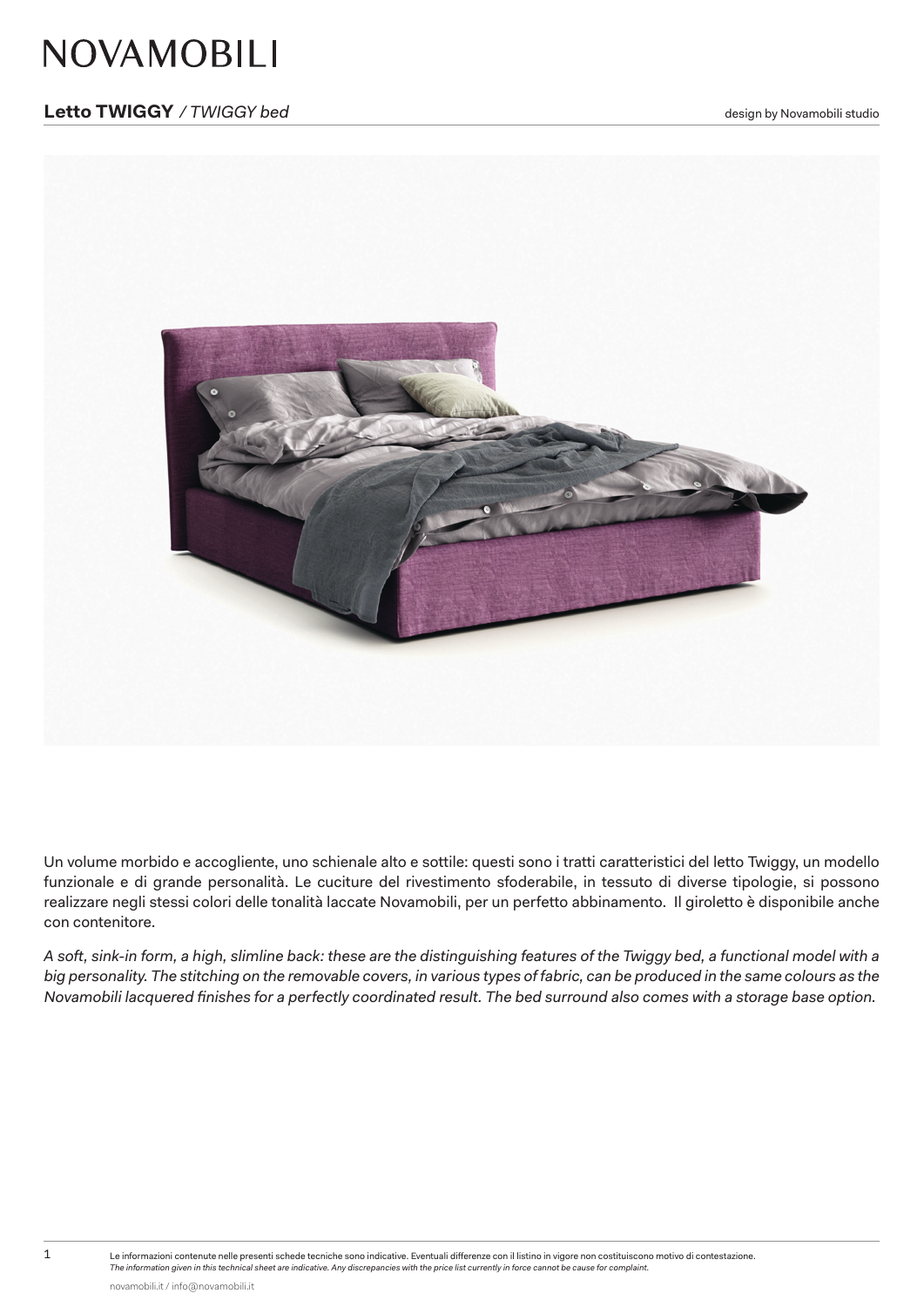# NOVAMOBILI

### **Letto TWIGGY** */ TWIGGY bed*



Tessuto sfoderabile *Removable fabric*

|                   | Dim. rete<br>Base dim. |          | Larghezza<br>Width<br>Depth |                 | Profondità<br>Altezza<br>Height |    |     | <b>Peso</b><br>Weight |          |
|-------------------|------------------------|----------|-----------------------------|-----------------|---------------------------------|----|-----|-----------------------|----------|
|                   | 160x200<br>cm          |          | 181                         | cm <sub>2</sub> | 213                             | cm | 105 | cm                    | 58,78 kg |
|                   | 180x200<br>cm          |          | 201                         | cm              | 213                             | cm | 105 | cm                    | 60,35 kg |
| <b>QUEEN SIZE</b> | 152x203<br>cm          | 60"x 80" | 173                         | cm              | 216                             | cm | 105 | cm                    | 57,15 kg |
| <b>KING SIZE</b>  | 193x203<br>cm          | 76"x 80" | 214                         | cm              | 216                             | cm | 105 | cm                    | 64,55 kg |

#### Con contenitore SIMPLE

*With SIMPLE storage base*



Tessuto sfoderabile *Removable fabric*



| Dim. rete | Larghezza | Profondità | Altezza | Peso      |
|-----------|-----------|------------|---------|-----------|
| Base dim. | Width     | Depth      | Height  | Weight    |
| 160x200   | 181       | 213        | 105     | 115,66 kg |
| cm        | cm        | cm         | cm      |           |
| 180x200   | 201       | 213        | 105     | 121,66 kg |
| cm        | cm        | cm         | cm      |           |

Il meccanismo di apertura SIMPLE consente di portare il piano del letto in posizione rialzata. É studiato per facilitare l'operazione quotidiana di riassetto del letto. Lo stesso meccanismo prevede anche il movimento di apertura totale per accedere al contenitore.

*The SIMPLE opening mechanism is designed to lift the bed surface into the raised position. Designed to make the daily job of making the bed easier. The same lift mechanism also has a fully open setting to allow access to the storage base.*

2 Le informazioni contenute nelle presenti schede tecniche sono indicative. Eventuali differenze con il listino in vigore non costituiscono motivo di contestazione.

*The information given in this technical sheet are indicative. Any discrepancies with the price list currently in force cannot be cause for complaint.*

novamobili.it / info@novamobili.it